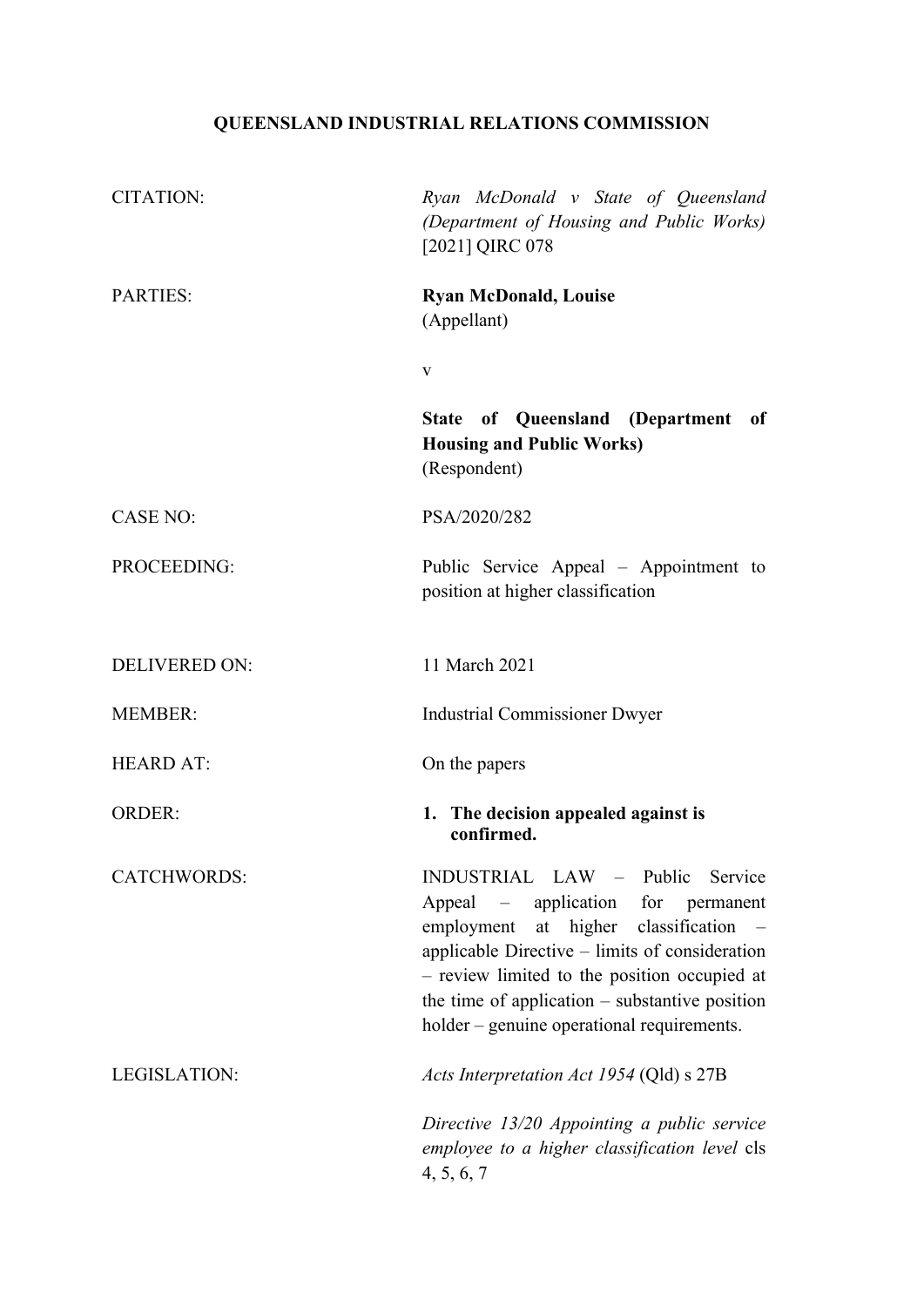|                             | 149B, 149C                                                                                                                       |
|-----------------------------|----------------------------------------------------------------------------------------------------------------------------------|
|                             | Brandy v Human Rights and Equal<br>Opportunity Commission [1995] HCA 10                                                          |
|                             | Goodall v State of Queensland (Unreported<br>of the Supreme Court<br>of<br>decision<br>Queensland, Dalton J, 10 October 2018)    |
|                             | Holcombe v State of Queensland (Department<br>of Housing and Public Works) [2020] QIRC<br>195                                    |
|                             | Katae v State of Queensland & Anor [2018]<br>QSC 225                                                                             |
|                             | Minister for Aboriginal Affairs v Peko-<br>Wallsend Ltd (1986) 162 CLR 24                                                        |
|                             | Minister for Immigration and Multicultural<br>Affairs v Yusuf (2001) 206 CLR 232                                                 |
|                             | Morison v State of Queensland (Department<br>of Child Safety, Youth and Women) [2020]<br>QIRC <sub>203</sub>                     |
|                             | Page v John Thompson and Lesley Dwyer, As<br>Chief Executive Officer, West Moreton<br>Hospital and Health Service [2014] QSC 252 |
| <b>Reasons for Decision</b> |                                                                                                                                  |
|                             |                                                                                                                                  |
|                             |                                                                                                                                  |
|                             |                                                                                                                                  |
|                             |                                                                                                                                  |

CASES:

**Background** 

562C

Directive 08/17 Temporary employment

Industrial Relations Act 2016 (Qld) ss 562B,

Public Service Act 2008 (Qld) ss 149A,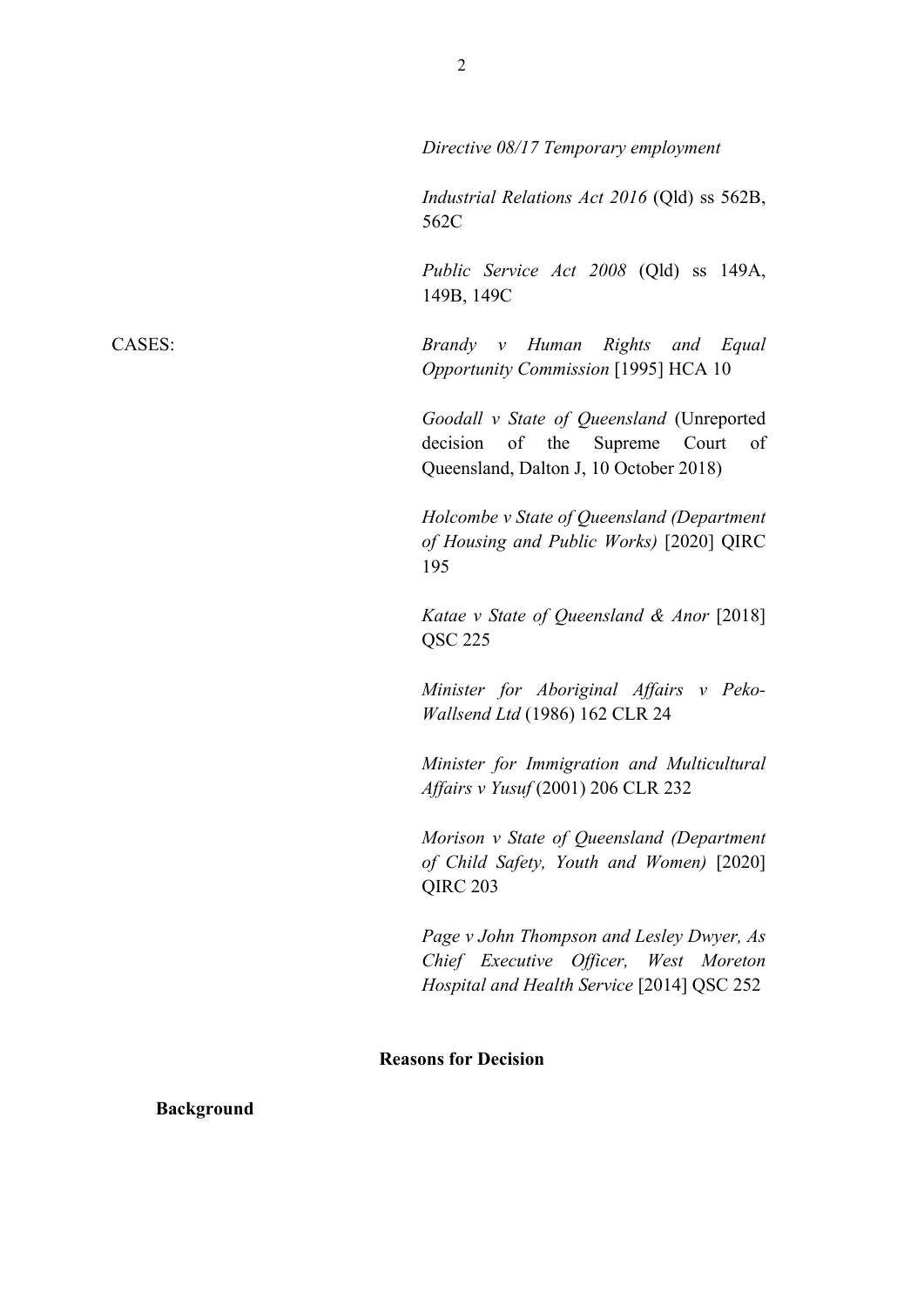- Ms Louise Ryan McDonald is substantively employed as a Senior Property Registration  $\lceil 1 \rceil$ Officer (classification level AO4) by the Department of Housing and Public Works ('the Department').
- $\lceil 2 \rceil$ Since 16 October 2018, Ms Ryan McDonald has been performing the position of Program Officer within the Housing Partnerships Office (classification level AO5).
- The appointment has been extended six times and was scheduled to end on 4 March  $\lceil 3 \rceil$ 2021. Ms Ryan McDonald had, at the time of her review, been employed in the position for a total period of two years and four days.
- [4] On 23 September 2020, Ms Ryan McDonald wrote to the Department requesting that she be permanently employed in the AO5 position of Program Officer. She noted that in accordance with the amendments to the *Public Service Act 2008* (Qld) ('the PS Act') and Directive 13/20 Appointing a public service employee to a higher classification *level* ('the Directive') she had been acting at the higher classification level for longer than one year.
- [5] On 20 October 2020, Ms Ryan McDonald was advised in correspondence from Ms Tully Stewart that a review of her employment status had been conducted. The correspondence advised Ms Ryan McDonald that she would continue the temporary placement in the role in accordance with its existing terms ('the decision'). Ms Ryan McDonald was advised that there were no merit issues and she could again submit a request for permanency in the role on 16 October 2021.
- $[6]$ The reasons for the decision were set out as follows:

The purpose of your current placement in the position of AO5, Program Officer within Housing Partnerships Office is to backfill the substantive employee, while the substantive employee is relieving in an alternative position.

On return of the substantive employee, there will no longer be a continuing need for you to be engaged in the position of AO5, Program Officer within Housing Partnerships Office.

- $\lceil 7 \rceil$ Ms Ryan McDonald filed an Appeal Notice on 5 November 2020. In her appeal, she submitted that:
	- the substantive occupant of the AO5 role had been acting in a higher duties role for the last five years and will be extended until 30 June 2021;
	- she will likely be extended in the temporary AO5 role as she has not been advised  $\bullet$ otherwise; and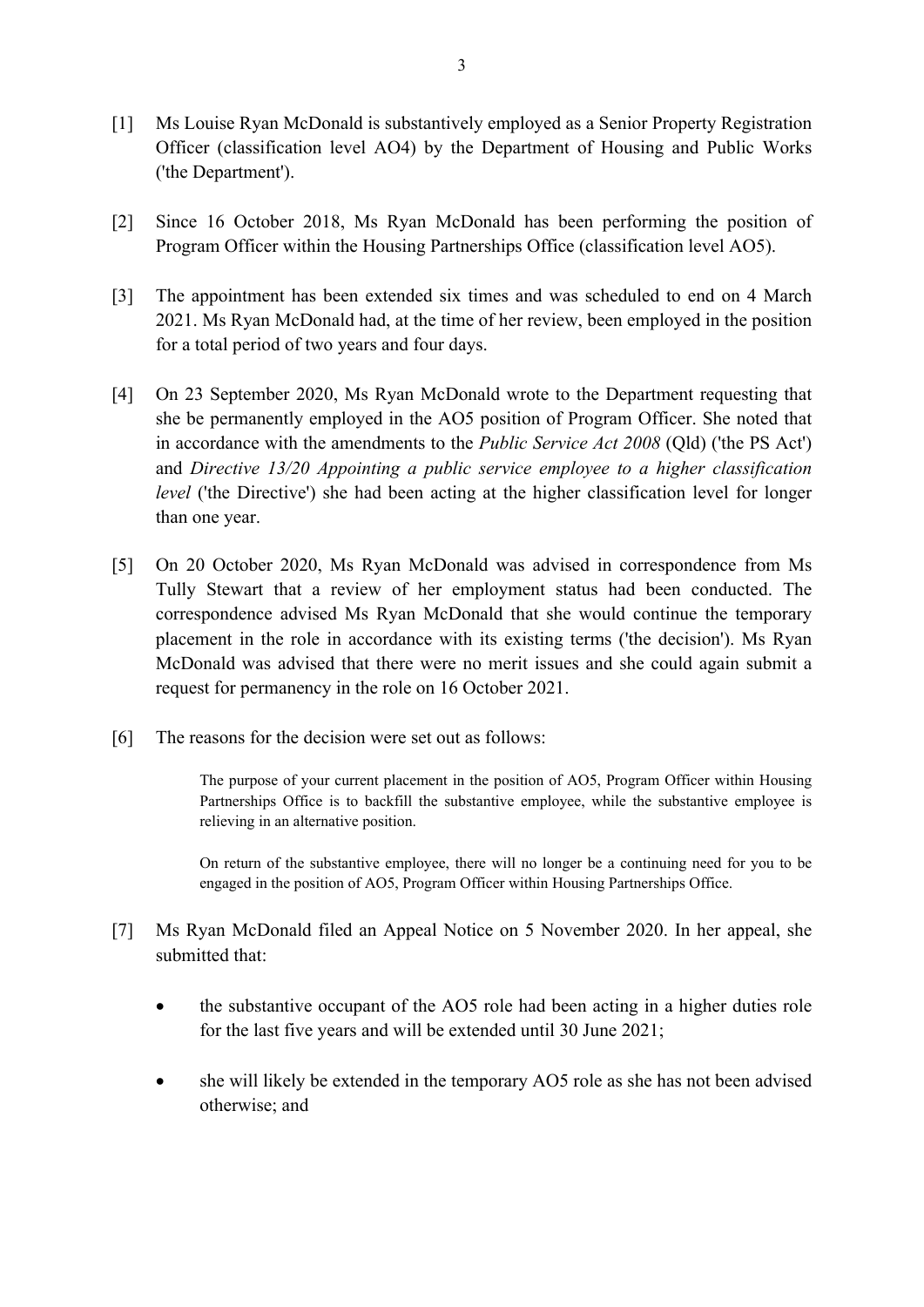due to previous extensions and the occupant's absence in the role, she will continue to be extended indefinitely and there is little risk in being appointed to the position permanently.

## What decisions can the Industrial Commissioner make?

- In deciding this appeal, section  $562C(1)$  of the *Industrial Relations Act 2016* (Old) ('the  $\lceil 8 \rceil$ IR Act') provides that the Commission may:
	- $(a)$ confirm the decision appealed against; or
	- $(b)$ set the decision aside and substitute another decision; or
	- set the decision aside and return the matter to the decision maker with a copy of the  $(c)$ decision on appeal and any directions considered appropriate.

## **Nature of appeal**

- Under Chapter 11 of the IR Act, the role of the Commission is to review the decision  $[9]$ appealed against.<sup>1</sup> The IR Act does not define the term 'review'. The term 'review' will take its meaning from the context in which it appears.<sup>2</sup>
- [10] An appeal under Chapter 11, of the IR Act is not a rehearing of the matter,<sup>3</sup> but rather, it is a review of the decision and the decision-making process.<sup>4</sup> The purpose of such an appeal is to have the Commission decide whether the decision appealed against was fair and reasonable.<sup>5</sup>
- [11] The issue for my determination in the matter before me is whether the decision to refuse to permanently appoint Ms Ryan McDonald to the higher position was fair and reasonable.<sup>6</sup>
- [12] For the reasons set out below I have determined that the decision was fair and reasonable.

## **Relevant sections of the PS Act and Directive**

<sup>&</sup>lt;sup>1</sup> Industrial Relations Act 2016 (Qld) s 562B.

<sup>&</sup>lt;sup>2</sup> Brandy v Human Rights and Equal Opportunity Commission [1995] HCA 10.

<sup>&</sup>lt;sup>3</sup> Goodall v State of Queensland (unreported decision of the Supreme Court of Queensland, Dalton J, 10 October  $2018$ , 5.

<sup>&</sup>lt;sup>4</sup> Ibid.

<sup>&</sup>lt;sup>5</sup> Industrial Relations Act 2016 (Old) s  $562B(3)$ .

<sup>&</sup>lt;sup>6</sup> Page v John Thompson and Lesley Dwyer, As Chief Executive Officer, West Moreton Hospital and Health Service [2014] QSC 252, 60-61.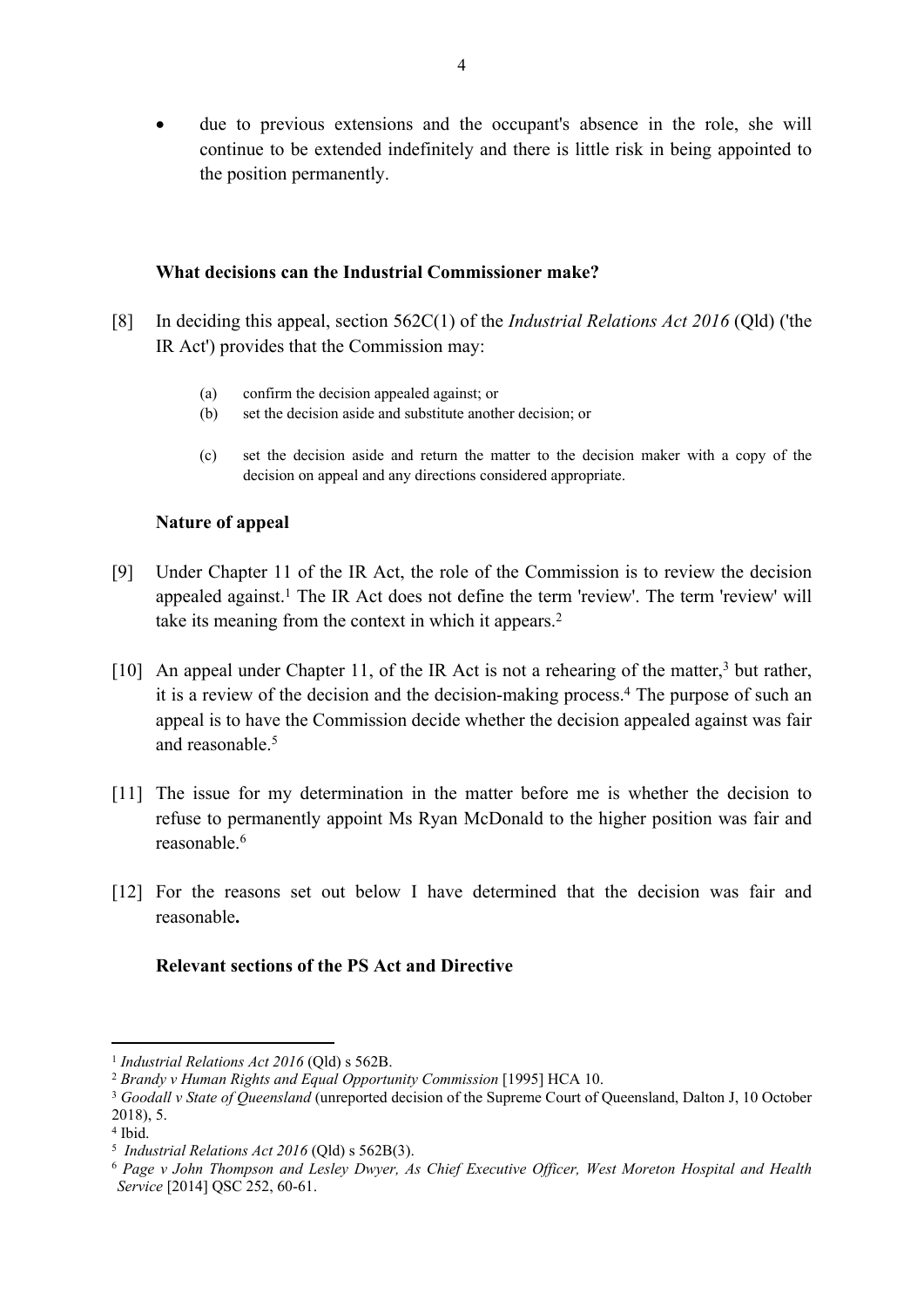- [13] The relevant provisions of the PS Act and the Directive for consideration of this appeal are set out below.
- [14] Section 149C of the PS Act relevantly provides:

#### 149C Appointing public service employee acting in position at higher classification level

- This section applies in relation to a public service employee if the employee  $(1)$ 
	- is seconded to, under section  $120(1)(a)$ , or is acting at, a higher classification level  $(a)$ in the department in which the employee holds an appointment or is employed; and
	- $(b)$ has been seconded to or acting at the higher classification level for a continuous period of at least 1 year; and
	- is eligible for appointment to the position at the higher classification level having  $(c)$ regard to the merit principle.

 $\ddotsc$ 

- $(3)$ The employee may ask the department's chief executive to appoint the employee to the position at the higher classification level as a general employee on tenure or a public service officer, after
	- the end of 1 year of being seconded to or acting at the higher classification level;  $(a)$ and
	- $(b)$ each 1-year period after the end of the period mentioned in paragraph (a).
- $(4)$ The department's chief executive must decide the request within the required period.

#### $(4A)$  In making the decision, the department's chief executive must have regard to –

- the genuine operational requirements of the department; and  $(a)$
- $(b)$ the reasons for each decision previously made, or taken to have been made, under this section in relation to the person during the person's continuous period of employment at the higher classification level.
- If the department's chief executive decides to refuse the request, the chief executive must  $(5)$ give the employee a notice stating
	- reasons for the decision: and  $(a)$
	- the total continuous period for which the person has been acting at the higher  $(b)$ classification level in the department; and
	- how many times the person's engagement at the higher classification level has been  $(c)$ extended; and
	- $(d)$ each decision previously made, or taken to have been made, under this section in relation to the person during the person's continuous period of employment at the higher classification level.
- If the department's chief executive does not make the decision within the required period,  $(6)$ the chief executive is taken to have refused the request.
- $\cdots$
- $(8)$ In this section  $-$

*continuous period*, in relation to an employee acting at a higher classification level, has the meaning given for the employee under a directive made under subsection (7).

- *required period*, for making a decision under subsection (4), means-
- the period stated in an industrial instrument within which the decision must be  $(a)$ made: or
- if paragraph (a) does not apply-28 days after the request is made.  $(b)$
- [15] Clause 4 of the Directive provides as follows:
	- 4. Principles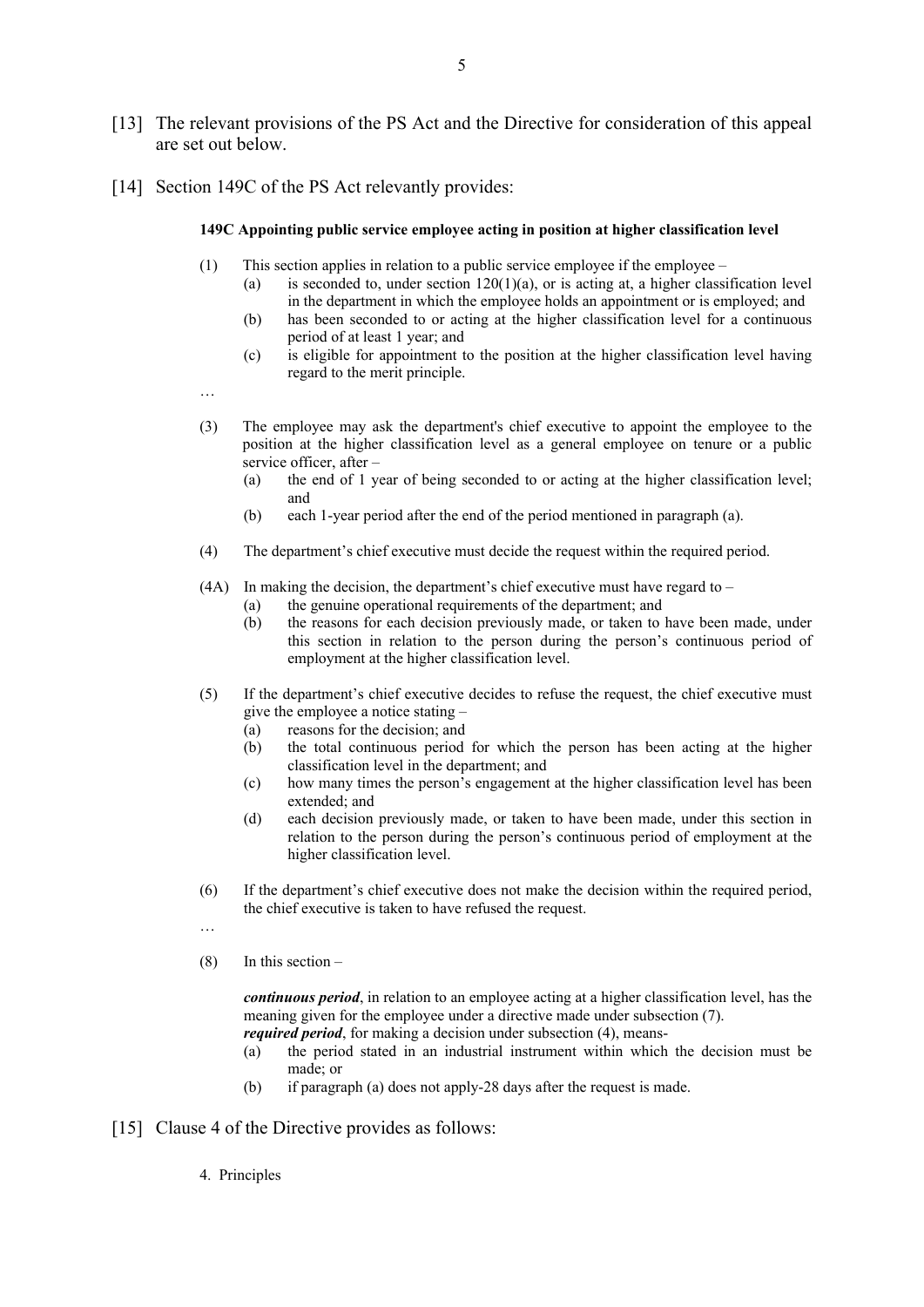- $4.1$ An employee seconded to or assuming the duties and responsibilities of a higher classification level in the agency in which the employee is substantively employed can be appointed to the position at the higher classification level as a general employee on tenure or a public service officer following a written request to the chief executive.
- $4.2$ Secondment to or assuming the duties and responsibilities of a higher classification level should only be used when permanent appointment to the role is not viable or appropriate. Circumstances that would support the temporary engagement of an employee at a higher classification level include:
	- $\dddotsc$
	- $(b)$ when an existing employee is absent to perform another role within their agency, or is on secondment, and the agency does not use permanent relief pools for those types of roles
- [16] Clause 5 of the Directive provides as follows:
	- 5. Employee may request to be appointed at the higher classification level
	- $5.1$ Section 149C of the PS Act provides that an employee seconded or engaged in higher duties may submit a written request to the chief executive to permanently appoint the employee to the higher classification level as a general employee on tenure or a public service officer.
	- $5.2$ To be eligible to request consideration for appointment at the higher classification level under clause 5.1 the employee must:
		- have been seconded to or assuming the duties and responsibilities of the higher  $(a)$ classification level
		- for a continuous period of at least one year  $(b)$
		- be eligible for appointment to the higher classification level having regard to the  $(c)$ merit principle.
	- $53$ Under section  $149C(3)$  of the PS Act, an eligible employee may request the chief executive to permanently appoint the employee to the higher classification level:
		- $(a)$ one year after being seconded to or assuming the duties and responsibilities of the higher classification level, and
		- $(b)$ each subsequent year where the employee continues their engagement at the higher classification level in the same role.
	- An employee may make one request for appointment in each one year period commencing 5.4 on the employee becoming eligible to request under clause  $5.3(a)$  or  $5.3(b)$ , and may make an additional request if the role becomes a substantive vacancy.
	- $5.5$ The chief executive must consider permanently appointing the employee to the higher classification level where a written request has been made under this clause.

#### [17] Clause 6 of the Directive provides as follows:

- 6. Decision making
- When deciding whether to permanently appoint the employee to the higher classification 6.1 level as a general employee on tenure or a public service officer, the chief executive may consider whether the employee has any performance concerns that have been put to the employee and documented and remain unresolved, that would mean that the employee is no longer eligible for appointment to the position at the higher classification level having regard to the merit principle.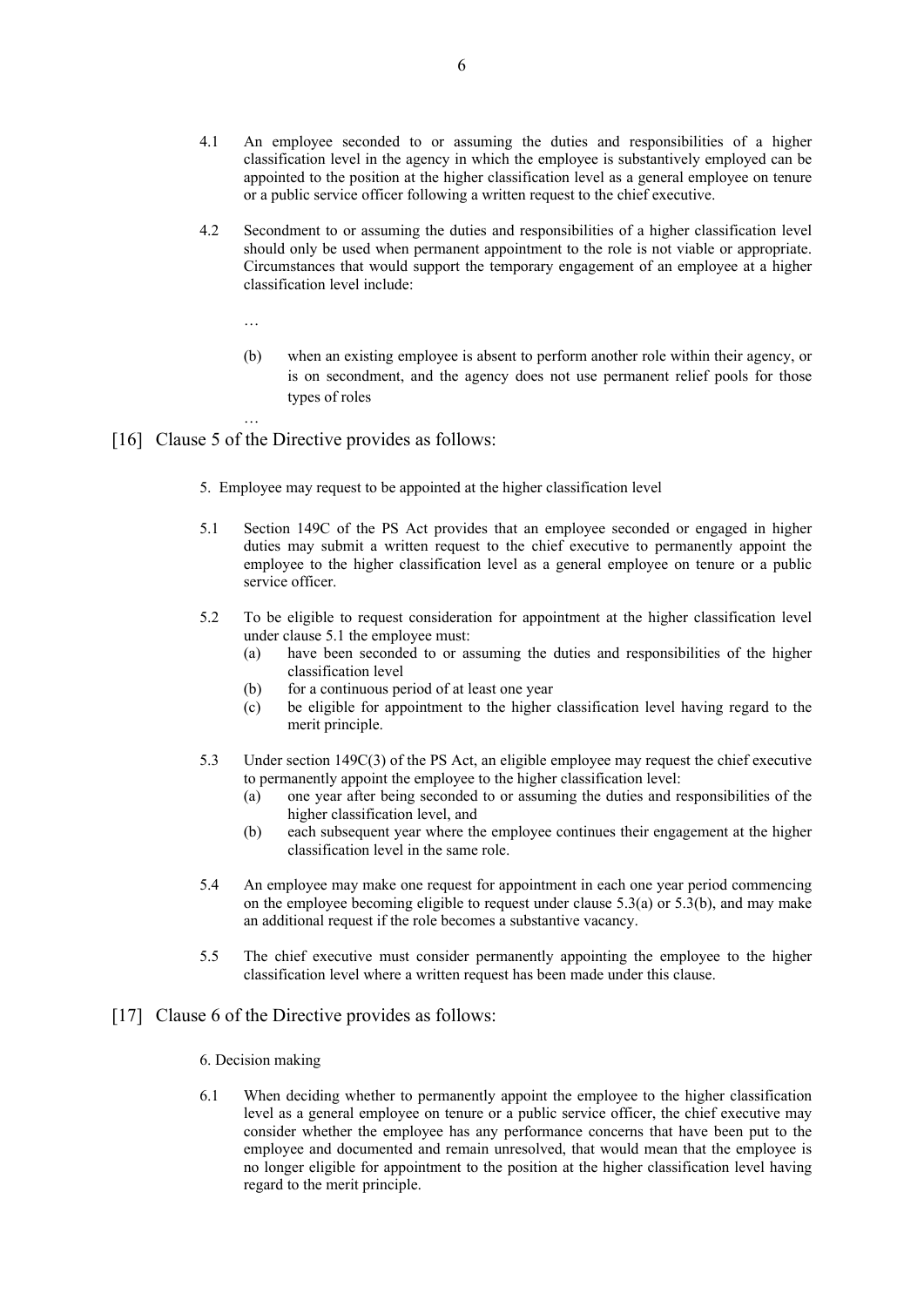- 6.2 In accordance with section  $149C(4A)$  of the PS Act, when deciding the request, the chief executive must have regard to:
	- $(a)$ the genuine operational requirements of the department, and
	- the reasons for each decision previously made, or deemed to have been made, under  $(b)$ section 149C of the PS Act in relation to the employee during their continuous period of employment at the higher classification level.
- 6.3 In accordance with section  $149C(6)$  of the PS Act, if the chief executive does not make the decision within 28 days, the chief executive is taken to have decided that the person's engagement in the agency is to continue according to the terms of the existing secondment or higher duties arrangement.
- Each agency must, upon request, give the Commission Chief Executive a report about the 6.4 number of known deemed decisions occurring by operation of section 149C(6) of the PS Act.
- [18] Clause 7 of the Directive provides as follows:
	- 7. Statement of reasons
	- $71$ A chief executive who decides to refuse a request made under clause 5 is required to provide a written notice that meets the requirements of section  $149C(5)$  of the PS Act (Appendix A). The notice provided to the employee must, in accordance with section 27B of the Acts Interpretation Act 1954:
		- set out the findings on material questions of fact, and  $(a)$
		- refer to the evidence or other material on which those findings were based.  $(b)$
	- $7.2$ A written notice is not required to be prepared 'after the fact' to support a deemed decision made under clause 6.3.
- [19] The PS Act was amended in 2020, with the amendments taking effect on 14 September 2020. Ms Ryan McDonald's application for review falls under the amended PS Act.
- [20] Importantly, I note that the Directive (relied on by both parties) did not come into effect until 25 September 2020, i.e. three days *after* Ms Ryan McDonald requested a review. I will deal with the effect of this on the decision below.

#### **Submissions of the parties**

[21] The parties filed written submissions in accordance with a Directions Order dated 5 November 2020. The parties' submissions are largely directed at the genuine operational requirements of the Department.

#### Submissions of the Department

- [22] The Department contends, for reasons set out in their submissions dated 10 November 2020, that the decision is fair and reasonable. In summary it submits:
	- Ms Ryan McDonald is in temporary placement in the AO5 position for the purpose of backfilling the substantive occupant;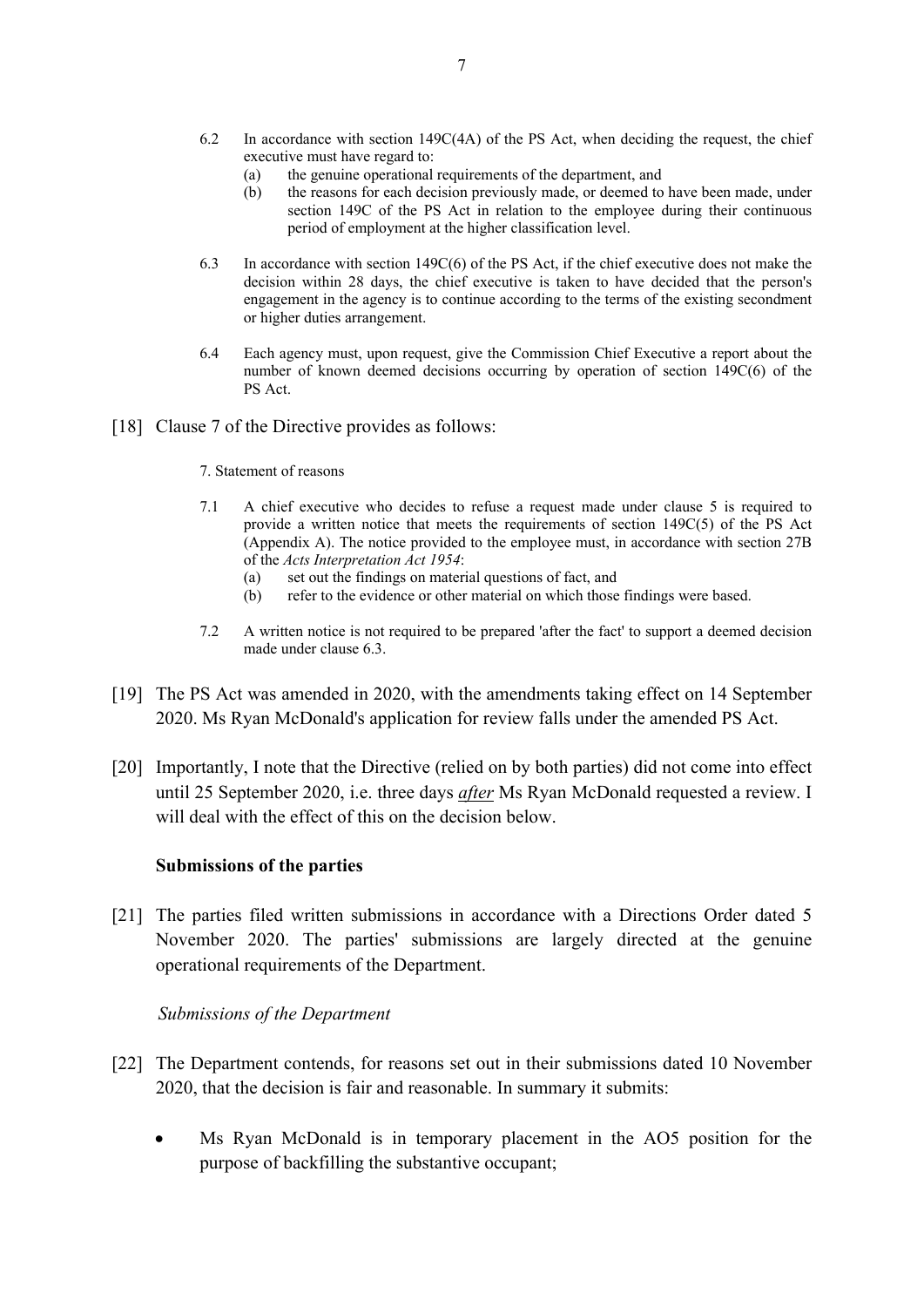- In accordance with clause 6.2 of the Directive and section  $149C(4A)$  of the PS Act, it must have regard to the genuine operational requirements of the department and the reasons for each decision previously made, or deemed to have been made, under section 149C in relation to the employee;
- There will not be a continuing need for Ms Ryan McDonald to be in the AO5 position once the substantive occupant returns;
- The Department does not have a genuine operational need to permanently employ two employees in the same AO5 position as it is not appropriate or viable for the Department to do so;
- No decisions had been made to extend the substantive occupant in their alternative role past 4 March 2021 and likewise, no decision had been made to extend Ms Ryan McDonald in the acting AO5 position;
- Citing clause 4.2(b) of the Directive, the Department submits that the Directive provides that temporary employment is appropriate where an existing employee is absent due to secondment and will be returning to their substantive position. This being the case with Ms Ryan McDonald's temporary appointment makes the decision fair and reasonable; and
- Ms Ryan McDonald was given notice per the requirements in section  $149C(5)$  of the PS Act as required.

# Submissions of Ms Ryan McDonald

- [23] Ms Ryan McDonald contends, for reasons set out in her submissions, that the decision is not fair and reasonable. In summary she submits that:
	- There was no dispute between the parties regarding her eligibility to request permanent appointment;
	- Citing Minister for Immigration and Multicultural Affairs v Yusuf and Minister for Aboriginal Affairs v Peko-Wallsend Ltd,<sup>7</sup> the Department had erred in their decision as it failed to have regard to the mandatory considerations in section 149C(4A) of the PS Act and accordingly, the decision was not fair and reasonable:

<sup>7 (2001) 206</sup> CLR 232, 348; (1986) 162 CLR 24, 39-40.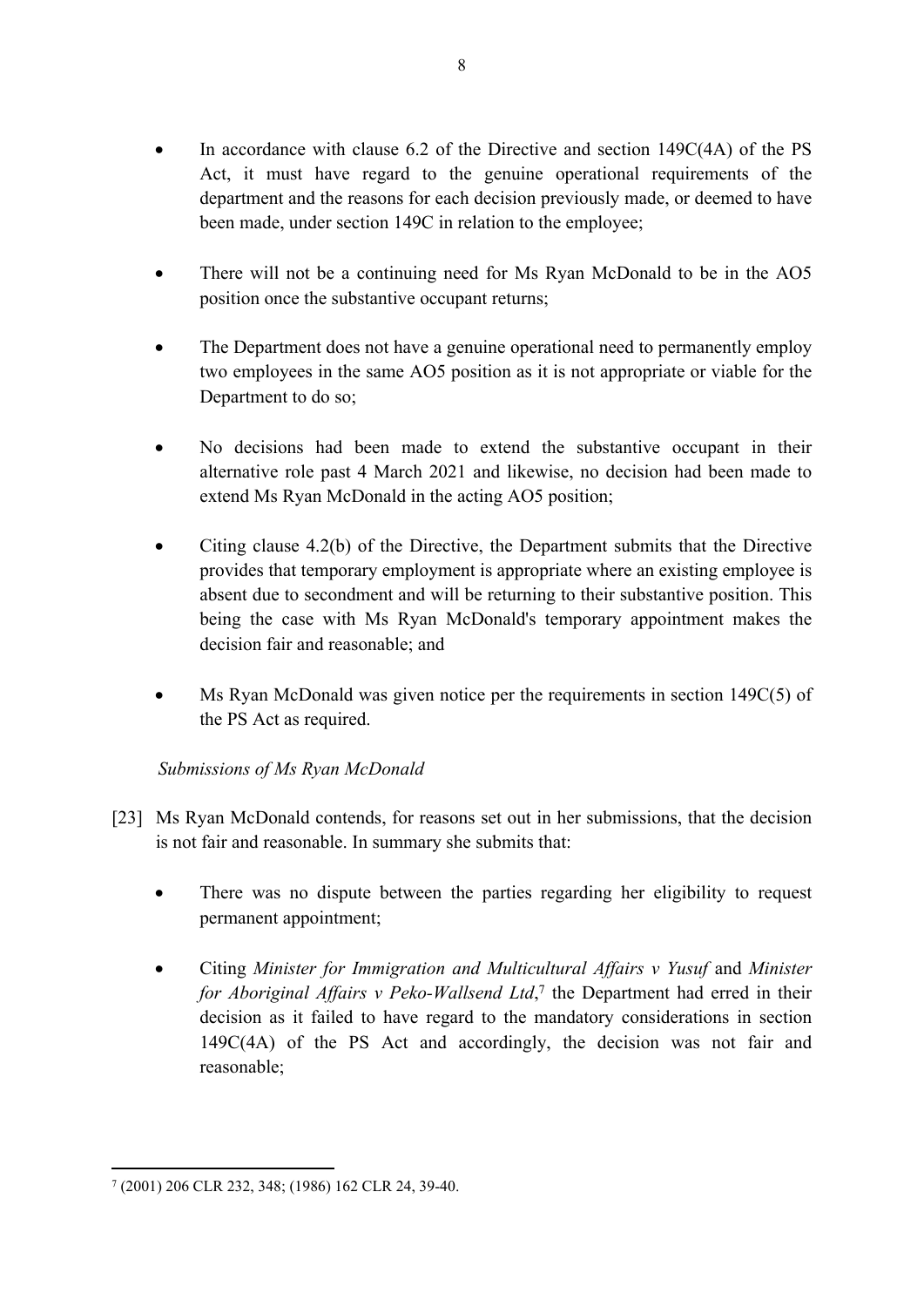- Citing Katae v State of Queensland & Anor ('Katae') and the Directive,<sup>8</sup> the principles should only inform a decision maker and conversion should not be denied on the basis that the position is not substantively vacant or that the employer is backfilling;
- The Department did not have proper regard to the genuine operational requirements when making the decision to refuse conversion as required in section 149C(4A) of the PS Act;
- The Department did not provide the material facts and evidence relied on which formed the basis of the decision as required by the Directive and the Acts Interpretation Act 1954 (Qld);<sup>9</sup>
- Regarding the genuine operational requirements of the Department, the substantive employee had been extended in their secondment until 30 June 2021 and will likely be further extended to 30 June 2022, accordingly Ms Ryan McDonald expects to be similarly extended in the AO5 position.
- Throughout her time in the position she has implemented various systems, built  $\bullet$ relationships with stakeholders and brought value to the role.
- In circumstances where the secondment ended and there was an additional permanent employee in the same position, the Department has processes which enable it to ensure permanent employees have security and can 'detach from or relinquish their roles but not their substantive qualifications'.<sup>10</sup>

# **Consideration**

- [24] At the outset I note that both parties have erroneously referred to the Directive. The Directive was not operative at the time Ms Ryan McDonald made her application on 23 September 2020.
- [25] The circumstances relevant for consideration of an application pursuant to s 149C, including the application of any statutory provisions, are the prevailing circumstances at the time the application is made. There is no provision in the Directive for retrospective application. The Directive cannot be validly applied to Ms Ryan McDonald's application.

<sup>&</sup>lt;sup>8</sup> [2018] QSC 225; Directive 13/20 Appointing a public service employee to a higher classification level cls 4.2, 6

<sup>&</sup>lt;sup>9</sup> Directive 13/20 Appointing a public service employee to a higher classification level cl 7: Acts Interpretation Act 1954 (Qld) s  $27B$ .

<sup>&</sup>lt;sup>10</sup> Appellant's Submissions filed 12 November 2020, page 4.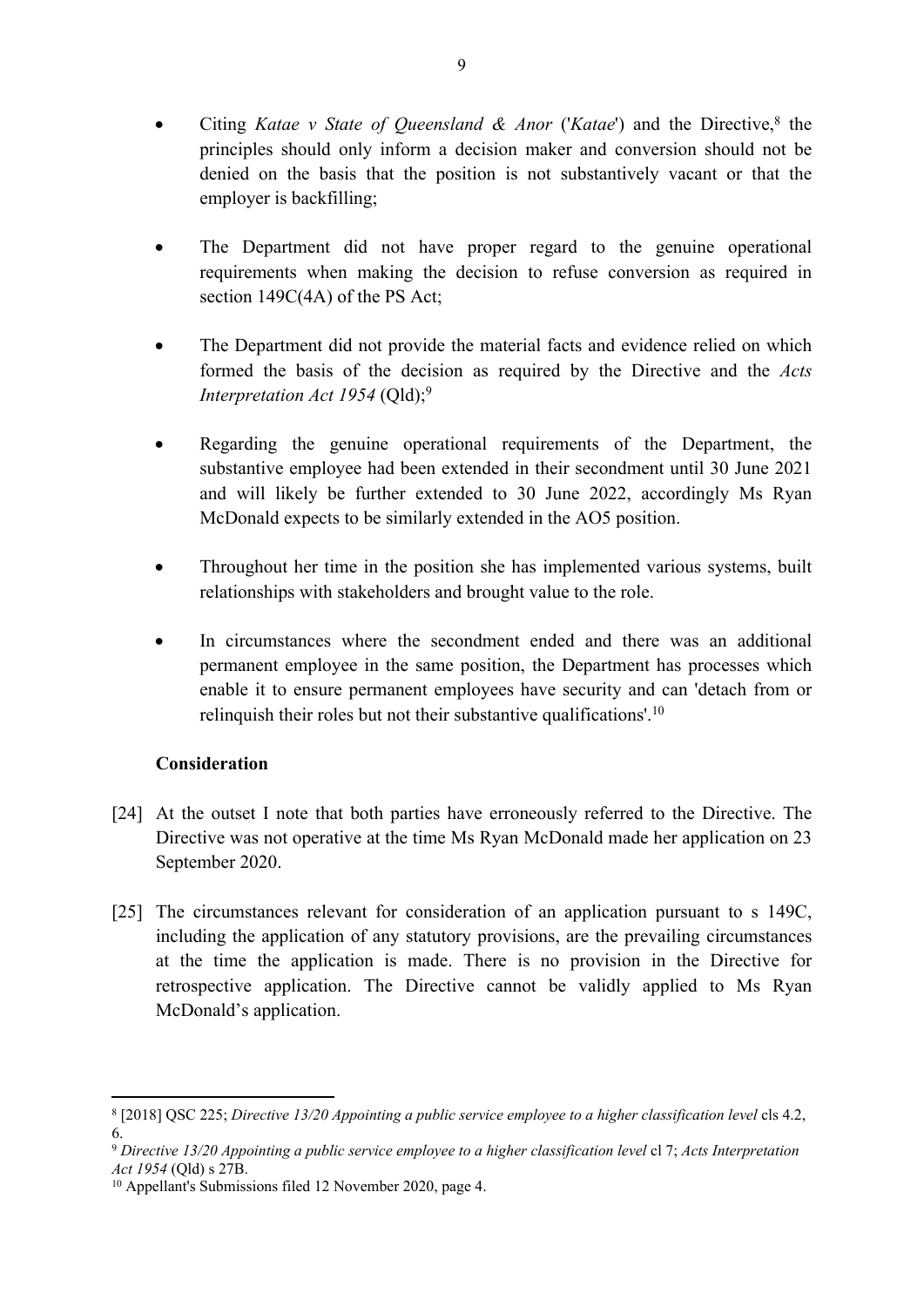- [26] Further, the only statutory instrument containing provisions applicable to Ms Ryan McDonald's application at the time it was made was the PS Act, and specifically, s 149C.
- [27] Had the Department relied more substantially on specific terms of the Directive I would be inclined to the view that such an error would have had the effect of invalidating the decision. The Department relies broadly on the presence of an incumbent employee in the position occupied by Ms Ryan McDonald. It relies on this as a genuine operational requirement precluding appointment to the higher classification.
- [28] The term 'genuine operational requirement' is a consideration available to the Department when considering applications for appointment to a higher classification in both the Directive and section 149C(4A) of the PS Act. In the circumstances, I am of the view that the error of the Department lies only in the naming of the source of their considerations as the Directive. The basis of the decision was validly available to them under the PS Act and as such, I consider the erroneous reference to the Directive to be an error of form rather than substance.
- [29] There is a further and more significant flaw in the submissions of Ms Ryan McDonald. Ms Ryan McDonald submits at paragraph 7 of her submissions filed 12 November 2020:

I believe the DDG has erred in making that decision as they have considered only the role I am acting in is substantially owned and in doing so they have failed to have regard to the mandatory considerations under s 149C(4A) of the Act. For this reason, I submit the decision is unfair and unreasonable.

- [30] The submission by Ms Ryan McDonald significantly overstates the requirements imposed on the Department by section 149C. Contrary to the primary complaint made by Ms Ryan McDonald, section 149C expressly refers to appointment to 'the position'.<sup>11</sup>
- [31] In fairness to Ms Ryan McDonald, her submissions were filed prior to the release of the decision of Holcombe v State of Queensland (Department of Housing and Public *Works*) ('Holcombe') delivered by Commissioner McLennan on 19 November 2020.<sup>12</sup> The conclusion reached in *Holcombe*, with which I agree, limits the scope of consideration for appointment to the higher classification to the position occupied at the time of application. Section 149C does not extend the chief executive's powers to a review of the applicant's employment against positions that are substantially the same. $13$

<sup>&</sup>lt;sup>11</sup> Public Service Act 2008 (Old) ss 149C(1)(c), 149C(3).

<sup>&</sup>lt;sup>12</sup> [2020] QIRC 195.

<sup>&</sup>lt;sup>13</sup> Ibid [45]-[56].